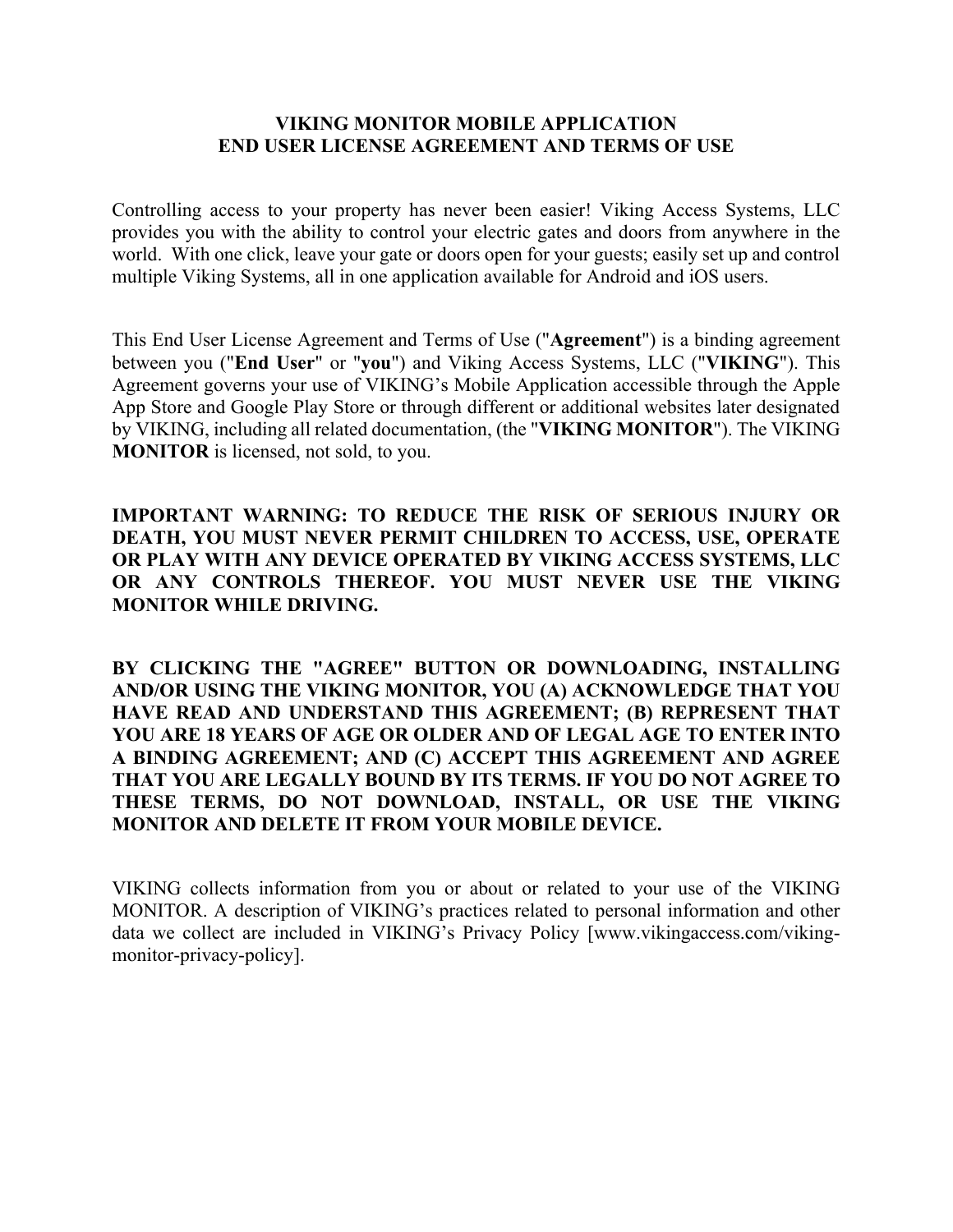1. License Grant. Subject to the terms of this Agreement, VIKING grants you a limited, non-exclusive, and nontransferable license (License) to:

(a) download, install, and use the VIKING MONITOR for your personal, non-commercial use on a single mobile device owned or otherwise controlled by you ("**Mobile Device**") strictly in accordance with the VIKING MONITOR's documentation.

2. License Fees. VIKING does not currently charge fees for your access to, or use of, the VIKING Access Systems or the VIKING MONITOR ("License Fees"). VIKING, however, reserves the right in the future to charge License Fees, including License Fees for (i) new services, (ii) new apps, or (iii) your continued access to and use of all or certain features or functionalities of Viking Access Systems. Moreover, third parties whose products or services are compatible with Viking Access Systems may choose to independently impose a fee, for which you will be solely responsible.

(a) A. License Fees (if any) will be set at the time you are offered the opportunity to procure such services or apps or to continue to use or access any of the Viking Access Systems.

(b) In its sole discretion, VIKING may offer you a free trial period before any License Fee becomes effective.

3. License Restrictions. Licensee shall not:

(a) copy the VIKING MONITOR, except as expressly permitted by this license;

(b) modify, translate, adapt, or otherwise create derivative works or improvements, whether or not patentable, of the VIKING MONITOR;

(c) reverse engineer, disassemble, decompile, decode, or otherwise attempt to derive or gain access to the source code of the VIKING MONITOR or any part thereof;

(d) remove, delete, alter, or obscure any trademarks or any copyright, trademark, patent, or other intellectual property or proprietary rights notices from the VIKING MONITOR, including any copy thereof;

(e) rent, lease, lend, sell, sublicense, assign, distribute, publish, transfer, or otherwise make available the VIKING MONITOR, or any features or functionality of the VIKING MONITOR, to any third party for any reason, including by making the VIKING MONITOR available on a network where it is capable of being accessed by more than one device at any time; or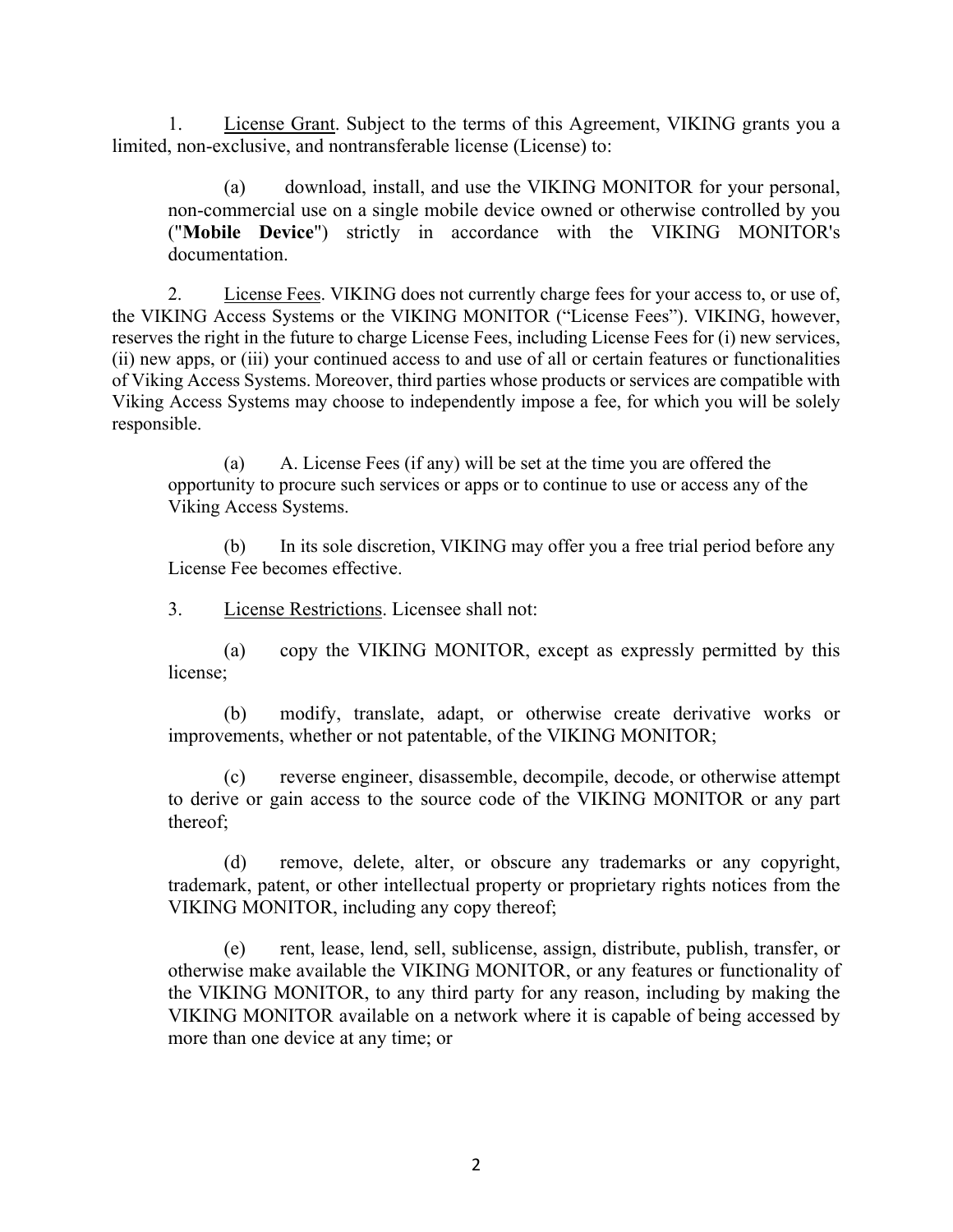(f) remove, disable, circumvent, or otherwise create or implement any workaround to any copy protection, rights management, or security features in or protecting the VIKING MONITOR.

#### 4. Your Responsible Usage: You acknowledge and agree as follows:

The VIKING MONITOR is NOT an "alarm" or security system, and is not intended to function or be used as such. VIKING does not provide central station or other monitoring of VIKING Access Systems or any items connected to VIKING Access Systems; such monitoring is solely your responsibility. VIKING Access Systems does NOT provide fire, heat, smoke, carbon monoxide, burglar, motion sensor, or other alarm or detection capabilities and must not be used as a substitute for appropriate home safety detectors or equipment or other items required by applicable laws or building codes.

(ii) You are solely responsible for ensuring that all equipment connected to VIKING Access Systems is correctly and safely installed and maintained in proper working order. VIKING will have no responsibility or liability whatsoever for any failure or malfunction of any garage door opener or other product or device connected to or activated by Viking Access Systems, including the device hardware (e.g., OEM garage door openers, lamps, etc.).

(iii) You are solely responsible for providing internet connectivity and electric power needed to operate Viking Access Systems. VIKING will have no responsibility or liability for interruptions of electric power or internet connectivity, whether localized to you or VIKING or applicable to Viking Access Systems as a whole.

(iv) Viking Access Systems may automatically download and install in or on Viking Access Systems certain updates for the web interfaces, the VIKING MONITOR or other mobile apps that may be made available by VIKING, device code or other software of Viking Access Systems, and you hereby consent to such downloading and installation without any separate notice thereof from VIKING. You also agree to receive and install such downloads.

(v) If you or VIKING terminates the License or if you allow the License to expire or become subject to Suspension, your data (including any of your data stored on or in connection with Viking Access Systems) may not be preserved.

(vi) VIKING may change Viking Access Systems at any time without providing you notice and without having any liability to you or any other person or entity. VIKING may post descriptions of changes to Viking Access Systems on a Site. If you do not agree with any such changes, your sole and exclusive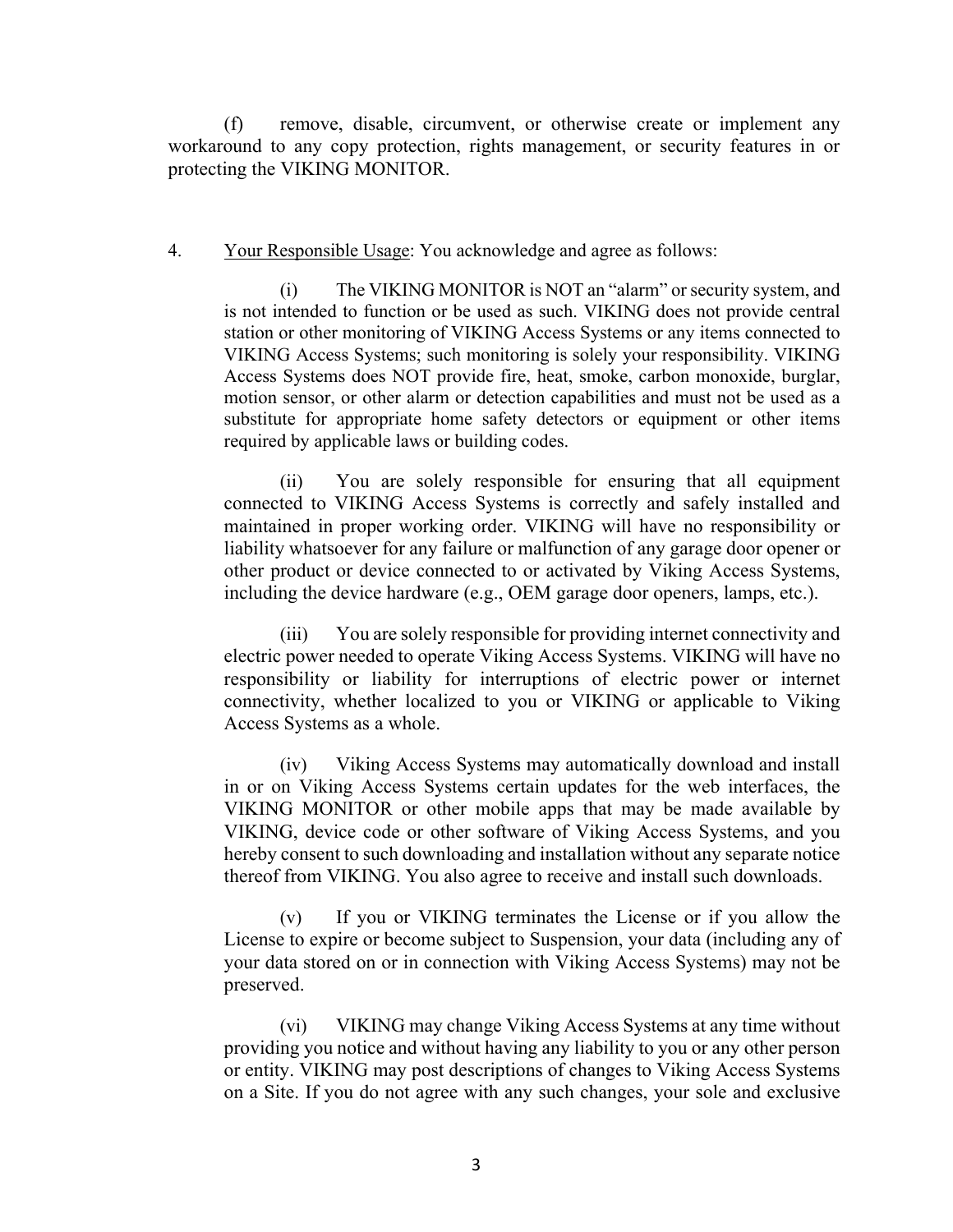remedy is to not use Viking Access Systems. Your continued use of VIKING Access Systems indicates your acceptance of, and agreement to, such changes.

(vii) You understand that your Mobile Device or any device or software connected to the internet are subject to inherent risks common to the internet, such as hackers, viruses, and other harmful code and bad actors. VIKING will have no responsibility or liability for wrongful acts or conduct of any third party committed through use of the internet that may affect you or Viking Access Systems. You agree that no data transmitted over the VIKING networks, the internet, or through wireless means is or can be guaranteed to be secure. VIKING does not guarantee that data submitted or transmitted to VIKING will be free from unauthorized disclosure, access, misappropriation or intrusion.

(viii) Because your Mobile Device communicates with VIKING by transmitting information through wireless means and over the internet, the availability of Viking Access Systems cannot be guaranteed and is also subject to other limitations as may be specified by VIKING from time to time, including the following restrictions: (a) your Mobile Device must be registered with VIKING through the applicable Site, and Viking Access Systems must be connected to your registered Mobile Device; and (b) Viking Access Systems may not be available when the internet, your wireless connection or your Mobile Device connection is not working properly.

## **IMPORTANT WARNING**: **TO REDUCE THE RISK OF SERIOUS INJURY OR DEATH, YOU MUST NEVER PERMIT CHILDREN TO ACCESS, USE, OPERATE OR PLAY WITH WEB INTERFACES, INCLUDING BUT NOT LIMITED TO THE VIKING MONITOR OR OTHER PARTS OF VIKING ACCESS SYSTEMS, OR ANY CONTROLS THEREOF, AND YOU MUST NEVER USE ANY OPERATOR OR ACCESS DEVICE CONTROLS OF WEB INTERFACES, VIKING MONITOR OR OTHER PARTS OF VIKING ACCESS SYSTEMS WHILE DRIVING.**

5. Reservation of Rights. You acknowledge and agree that the VIKING MONITOR is provided under license, and not sold, to you. You do not acquire any ownership interest in the VIKING MONITOR under this Agreement, or any other rights thereto other than to use the VIKING MONITOR in accordance with the license granted, and subject to all terms, conditions, and restrictions, under this Agreement. VIKING reserves and shall retain its entire right, title, and interest in and to the VIKING MONITOR, including all copyrights, trademarks, and other intellectual property rights therein or relating thereto, except as expressly granted to you in this Agreement.

6. Collection and Use of Your Information. You acknowledge that when you download, install, or use the VIKING MONITOR, VIKING may use automatic means (including, for example, cookies and web beacons) to collect information about your Mobile Device and about your use of the VIKING MONITOR. You also may be required to provide certain information about yourself as a condition to downloading, installing, or using the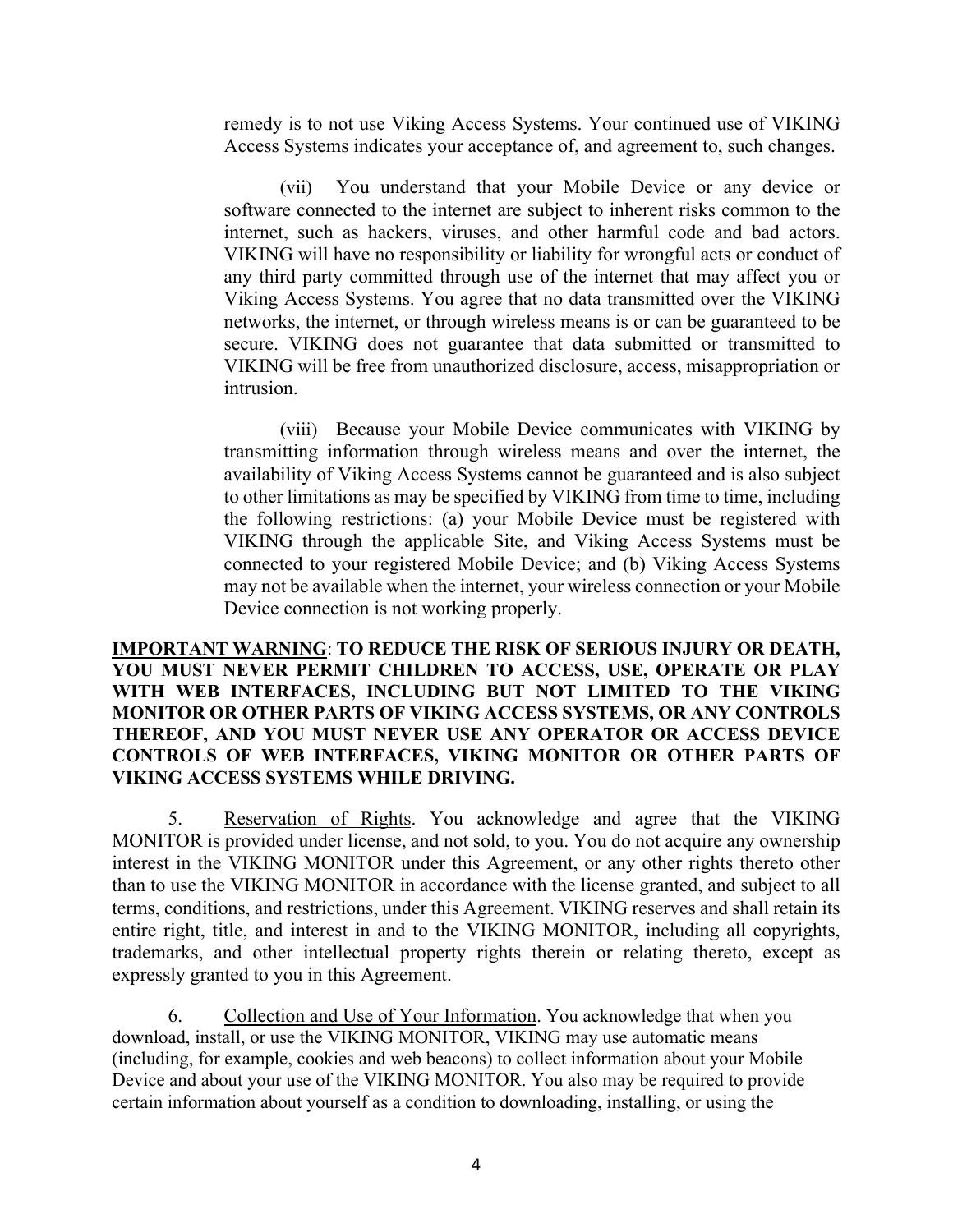VIKING MONITOR or certain of its features or functionality, and the VIKING MONITOR may provide you with opportunities to share information about yourself with others. All information we collect through or in connection with this VIKING MONITOR is subject to our Privacy Policy [www.vikingaccess.com/viking-monitor-privacy-policy]. By downloading, installing, using, and providing information to or through this VIKING MONITOR, you consent to all actions taken by us with respect to your information in compliance with the Privacy Policy.

7. Updates. VIKING may from time to time in its sole discretion develop and provide VIKING MONITOR updates, which may include upgrades, bug fixes, patches, other error corrections, and/or new features (collectively, including related documentation, "**Updates**"). Updates may also modify or delete in their entirety certain features and functionality. You agree that VIKING has no obligation to provide any Updates or to continue to provide or enable any particular features or functionality. Based on your Mobile Device settings, when your Mobile Device is connected to the internet either:

(a) the VIKING MONITOR will automatically download and install all available Updates; or

(b) you may receive notice of or be prompted to download and install available Updates.

(c) You shall promptly download and install all Updates and acknowledge and agree that the VIKING MONITOR or portions thereof may not properly operate should you fail to do so. You further agree that all Updates will be deemed part of the VIKING MONITOR and be subject to all terms and conditions of this Agreement.

8. Third-Party Materials. The VIKING MONITOR may display, include, or make available third-party content (including data, information, applications, and other products, services, and/or materials) or provide links to third-party websites or services, including through third-party advertising ("**Third-Party Materials**"). You acknowledge and agree that VIKING is not responsible for Third-Party Materials, including their accuracy, completeness, timeliness, validity, copyright compliance, legality, decency, quality, or any other aspect thereof. VIKING does not assume and will not have any liability or responsibility to you or any other person or entity for any Third-Party Materials. Third-Party Materials and links thereto are provided solely as a convenience to you, and you access and use them entirely at your own risk and subject to such third parties' terms and conditions.

9. Use Of Third Party Devices: If you choose to use any of the Viking Access Systems with any service or device from anyone other than VIKING (a "Third-Party Supplier"), you acknowledge and agree that:

(a) You authorize VIKING to (i) perform the actions and (ii) share the information or requests provided to or received by VIKING in connection with your use of or access to any third-party service or device in connection with the Viking Access Systems. For example, if you use any of the Viking Access Systems in connection with a voice-enabled command system such as Google's Assistant, you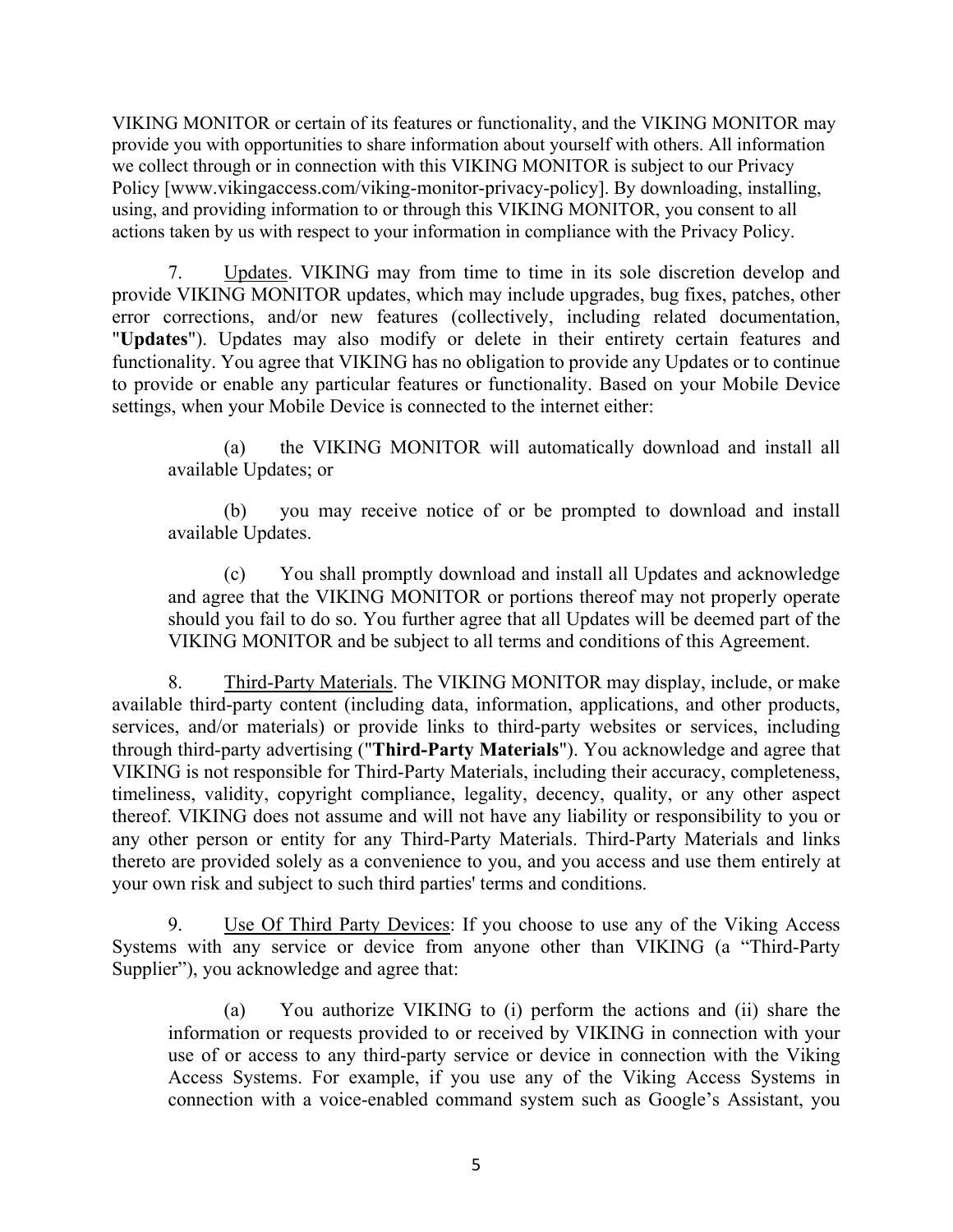authorize Google and VIKING (without the need for further permission from you) to exchange any and all information (including credentials) deemed necessary or appropriate by VIKING for the execution of voice commands provided through Google's Assistant.

(b) Any communication in connection with Viking Access Systems, whether to or from a third-party device or software system that you use shall be deemed a communication authorized by you. You agree that VIKING may provide such Third-Party Suppliers with information regarding your Viking Access System. Without limitation, this includes information such as status of the garage door (open or closed).

(c) You agree that VIKING may monitor all interactions (including commands) between you and any Third-Party Supplier in connection with your use of the Viking Access Systems.

(d) VIKING reserves the right in its absolute discretion to (i) decline to communicate with or (ii) stop communicating with any site (or group of sites), system or device offered by any third party. Without limitation, this means that VIKING may decline to make, or cease making, the Viking Access Systems compatible with the services or devices of any Third-Party Supplier. While VIKING reserves the right to make any and all decisions regarding communications or compatibility with Third-Party Suppliers without notice, it will attempt to provide advance notice if there is no perceived imminent threat to the Viking Access Systems.

(e) Use of any device or service offered by a Third-Party Supplier in connection with the Viking Access Systems is subject to both these Terms and the terms and conditions of such Third-Party Supplier.

(f) The VIKING Access Systems may be used with products or services from Third-Party Suppliers that VIKING did not provide, develop or manufacture. VIKING has no responsibility or liability (i) for such products or services; (ii) the integration of the VIKING Access Systems with such products or services; or (iii) any problems, injuries, losses, or damages caused by or attributable to such products or services.

(g) You will also: (i) accurately furnish all contact and other information requested by VIKING and notify VIKING immediately of any change in such information, including a change in ownership of any Mobile Device or any residence at which a Mobile Device is installed; (ii) properly maintain your Mobile Device; (iii) not use Viking Access Systems including the VIKING MONITOR in violation of any laws, regulation or court order, or for any unlawful or abusive purpose; (iv) not use the Viking Access Systems including the VIKING MONITOR in any manner other than as intended by VIKING and expressly permitted by these Terms; (v) not use the the VIKING Access Systems including the VIKING MONITOR, in any manner that could harm VIKING, its service providers, its affiliates, or any other person; and (vi) strictly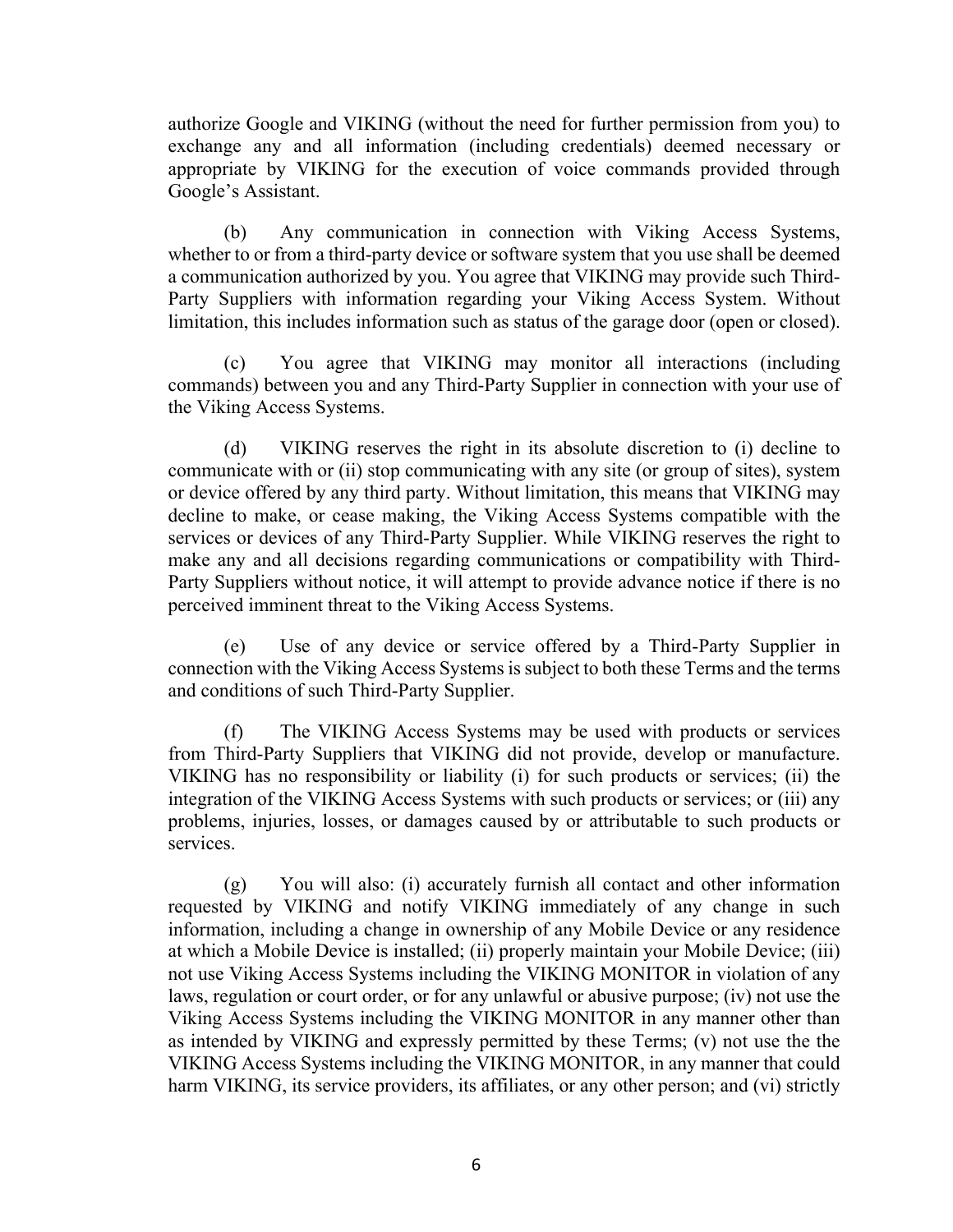comply with this Agreement and any other requirements or restrictions requested or imposed by VIKING from time to time.

# 10. Term and Termination.

(a) The term of Agreement commences when you download and or use the VIKING MONITOR, and will continue in effect until terminated by you or VIKING, as set forth in this Section 10.

(b) You may terminate this Agreement by deleting the VIKING MONITOR and all copies thereof from your Mobile Device.

(c) VIKING may terminate this Agreement at any time without notice if it ceases to support the VIKING MONITOR, which VIKING may do in its sole discretion. In addition, this Agreement will terminate immediately and automatically without any notice if you violate any of the terms and conditions of this Agreement.

(d) Upon termination:

(i) all rights granted to you under this Agreement will also terminate; and

(ii) you must cease all use of the VIKING MONITOR and delete all copies of the VIKING MONITOR from your Mobile Device and account.

(e) Termination will not limit any of VIKING's rights or remedies at law or in equity.

11. Disclaimer of Warranties. THE VIKING MONITOR IS PROVIDED TO LICENSEE "AS IS" AND WITH ALL FAULTS AND DEFECTS WITHOUT WARRANTY OF ANY KIND. TO THE MAXIMUM EXTENT PERMITTED UNDER APPLICABLE LAW, VIKING, ON ITS OWN BEHALF AND ON BEHALF OF ITS AFFILIATES AND ITS AND THEIR RESPECTIVE LICENSORS AND SERVICE PROVIDERS, EXPRESSLY DISCLAIMS ALL WARRANTIES, WHETHER EXPRESS, IMPLIED, STATUTORY, OR OTHERWISE, WITH RESPECT TO THE VIKING MONITOR, INCLUDING ALL IMPLIED WARRANTIES OF MERCHANTABILITY, FITNESS FOR A PARTICULAR PURPOSE, TITLE, AND NON-INFRINGEMENT, AND WARRANTIES THAT MAY ARISE OUT OF COURSE OF DEALING, COURSE OF PERFORMANCE, USAGE, OR TRADE PRACTICE. WITHOUT LIMITATION TO THE FOREGOING, VIKING PROVIDES NO WARRANTY OR UNDERTAKING, AND MAKES NO REPRESENTATION OF ANY KIND THAT THE VIKING MONITOR WILL MEET YOUR REQUIREMENTS, ACHIEVE ANY INTENDED RESULTS, BE COMPATIBLE, OR WORK WITH ANY OTHER SOFTWARE, APPLICATIONS, SYSTEMS, OR SERVICES, OPERATE WITHOUT INTERRUPTION, MEET ANY PERFORMANCE OR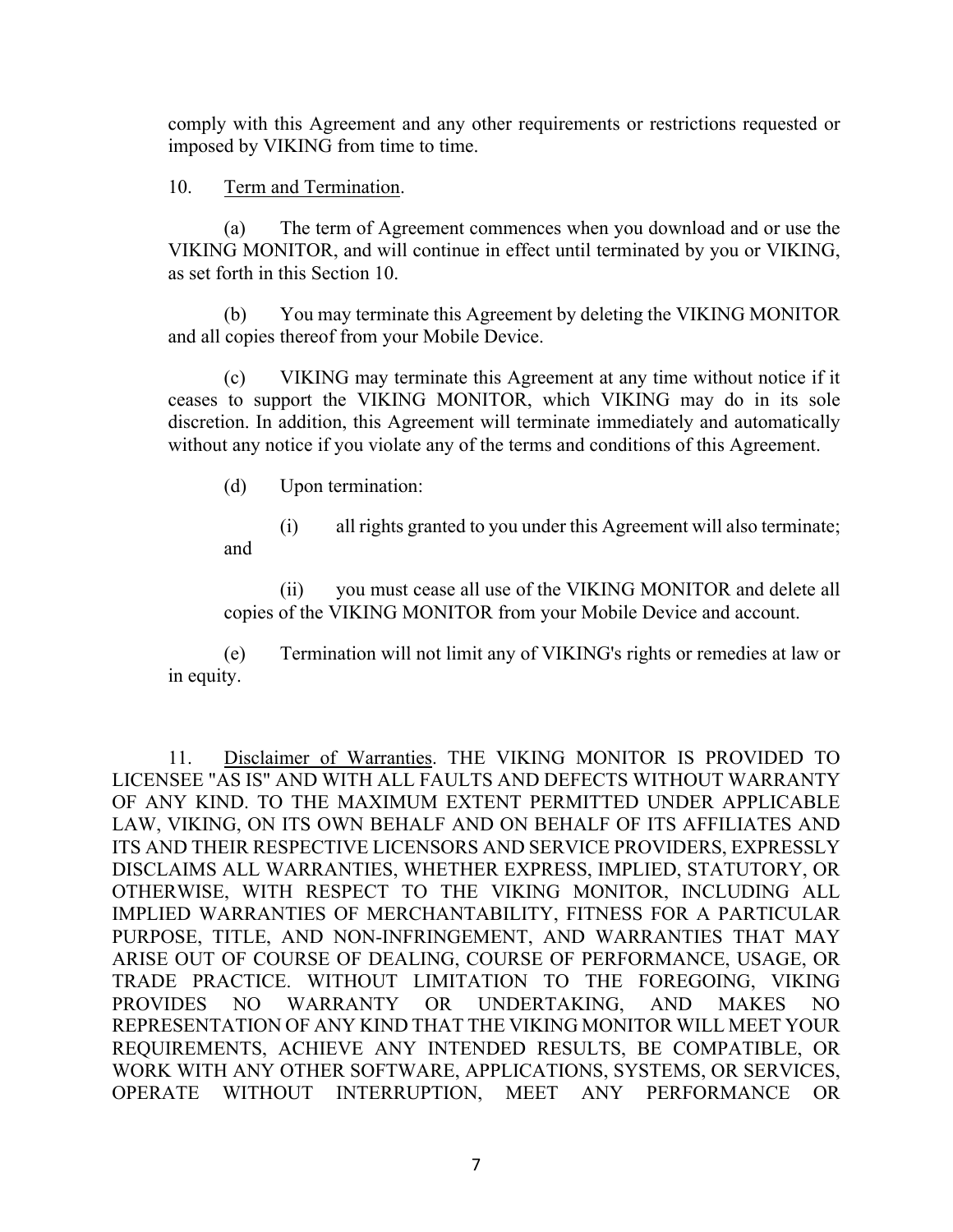RELIABILITY STANDARDS, OR BE ERROR-FREE, OR THAT ANY ERRORS OR DEFECTS CAN OR WILL BE CORRECTED.

SOME JURISDICTIONS DO NOT ALLOW THE EXCLUSION OF OR LIMITATIONS ON IMPLIED WARRANTIES OR THE LIMITATIONS ON THE APPLICABLE STATUTORY RIGHTS OF A CONSUMER, SO SOME OR ALL OF THE ABOVE EXCLUSIONS AND LIMITATIONS MAY NOT APPLY TO YOU.

12. Limitation of Liability. TO THE FULLEST EXTENT PERMITTED BY APPLICABLE LAW, IN NO EVENT WILL VIKING OR ITS AFFILIATES, OR ANY OF ITS OR THEIR RESPECTIVE LICENSORS OR SERVICE PROVIDERS, HAVE ANY LIABILITY ARISING FROM OR RELATED TO YOUR USE OF OR INABILITY TO USE THE VIKING MONITOR OR THE CONTENT AND SERVICES FOR:

(a) PERSONAL INJURY, PROPERTY DAMAGE, LOST PROFITS, COST OF SUBSTITUTE GOODS OR SERVICES, LOSS OF DATA, LOSS OF GOODWILL, BUSINESS INTERRUPTION, COMPUTER FAILURE OR MALFUNCTION, OR ANY OTHER CONSEQUENTIAL, INCIDENTAL, INDIRECT, EXEMPLARY, SPECIAL, OR PUNITIVE DAMAGES.

(b) DIRECT DAMAGES IN AMOUNTS THAT IN THE AGGREGATE EXCEED THE AMOUNT ACTUALLY PAID BY YOU FOR THE VIKING MONITOR.

(c) THE FOREGOING LIMITATIONS WILL APPLY WHETHER SUCH DAMAGES ARISE OUT OF BREACH OF CONTRACT, TORT (INCLUDING NEGLIGENCE), OR OTHERWISE AND REGARDLESS OF WHETHER SUCH DAMAGES WERE FORESEEABLE OR VIKING WAS ADVISED OF THE POSSIBILITY OF SUCH DAMAGES. SOME JURISDICTIONS DO NOT ALLOW CERTAIN LIMITATIONS OF LIABILITY SO SOME OR ALL OF THE ABOVE LIMITATIONS OF LIABILITY MAY NOT APPLY TO YOU.

13. Indemnification. You agree to indemnify, defend, and hold harmless VIKING and its officers, directors, employees, agents, affiliates, successors, and assigns from and against any and all losses, damages, liabilities, deficiencies, claims, actions, judgments, settlements, interest, awards, penalties, fines, costs, or expenses of whatever kind, including attorneys' fees, arising from or relating to your use or misuse of any of the Viking Access Systems including the VIKING MONITOR or your breach of this Agreement.

14. Export Regulation. The VIKING MONITOR may be subject to US export control laws, including the US Export Administration Act and its associated regulations. You shall not, directly or indirectly, export, re-export, or release the VIKING MONITOR to, or make the VIKING MONITOR accessible from, any jurisdiction or country to which export, re-export, or release is prohibited by law, rule, or regulation. You shall comply with all applicable federal laws, regulations, and rules, and complete all required undertakings (including obtaining any necessary export license or other governmental approval), prior to